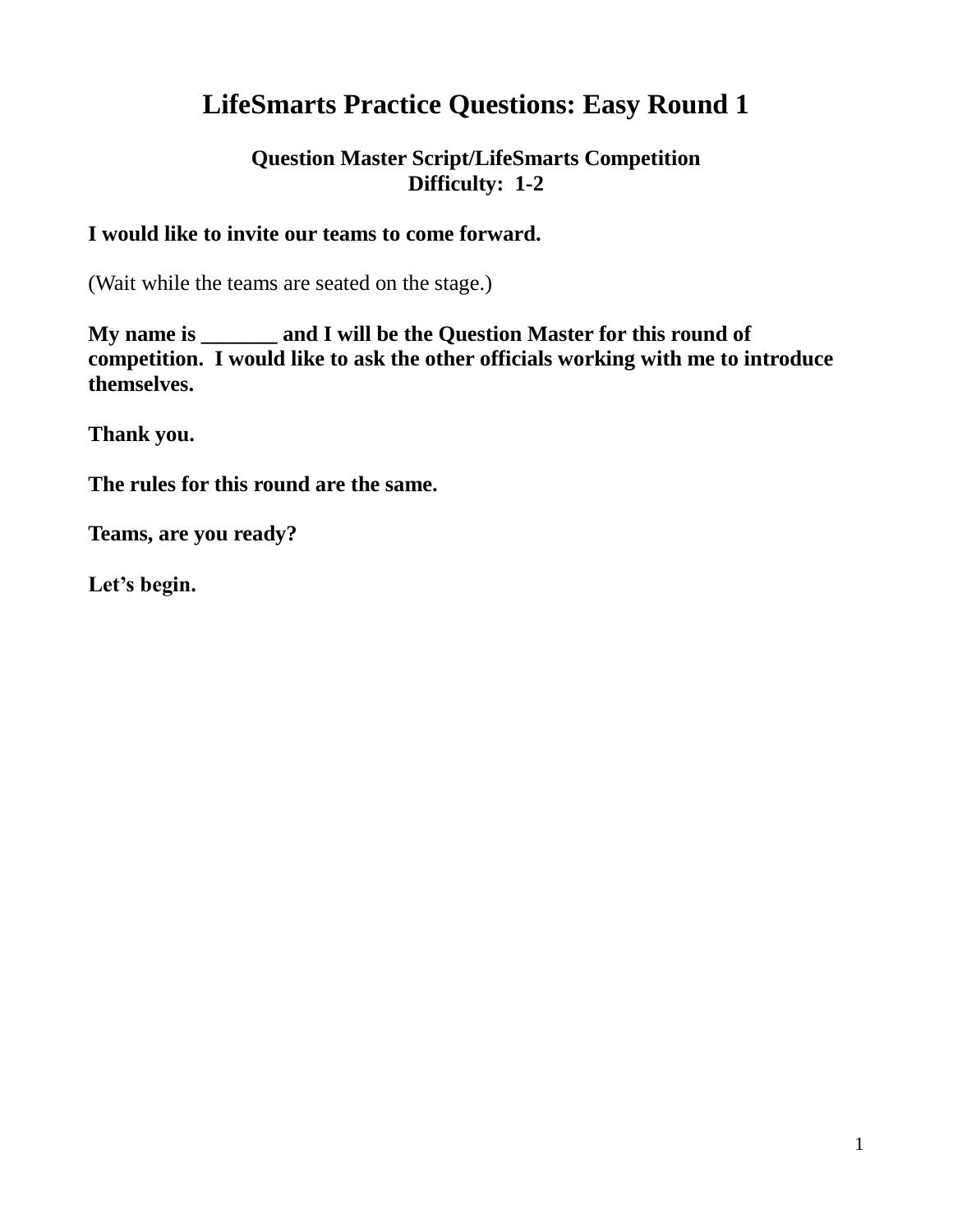## **1st Multiple Choice Question to Team 1**

06694 – Technology

When you save a file on your computer, what does the filename extension usually tell you?

- a. When the file was created
- b. In what directory the file was stored
- c. What type of file it is

Correct Answer: c. What type of file it is

## **1st Multiple Choice Question to Team 2**

18095 – Technology

While of the following file extensions would suggest the file is an image?

- a. A file ending in .doc
- b. A file ending in .jpg
- c. A file ending in .pdf

Correct Answer: b. A file ending in .jpg

## **1st Multiple Choice Question to Team 3**

18065 – Technology

A file with the extension .htm would suggest that the file is:

- a. A Web page
- b. A document
- c. A program

Correct Answer: a. A Web page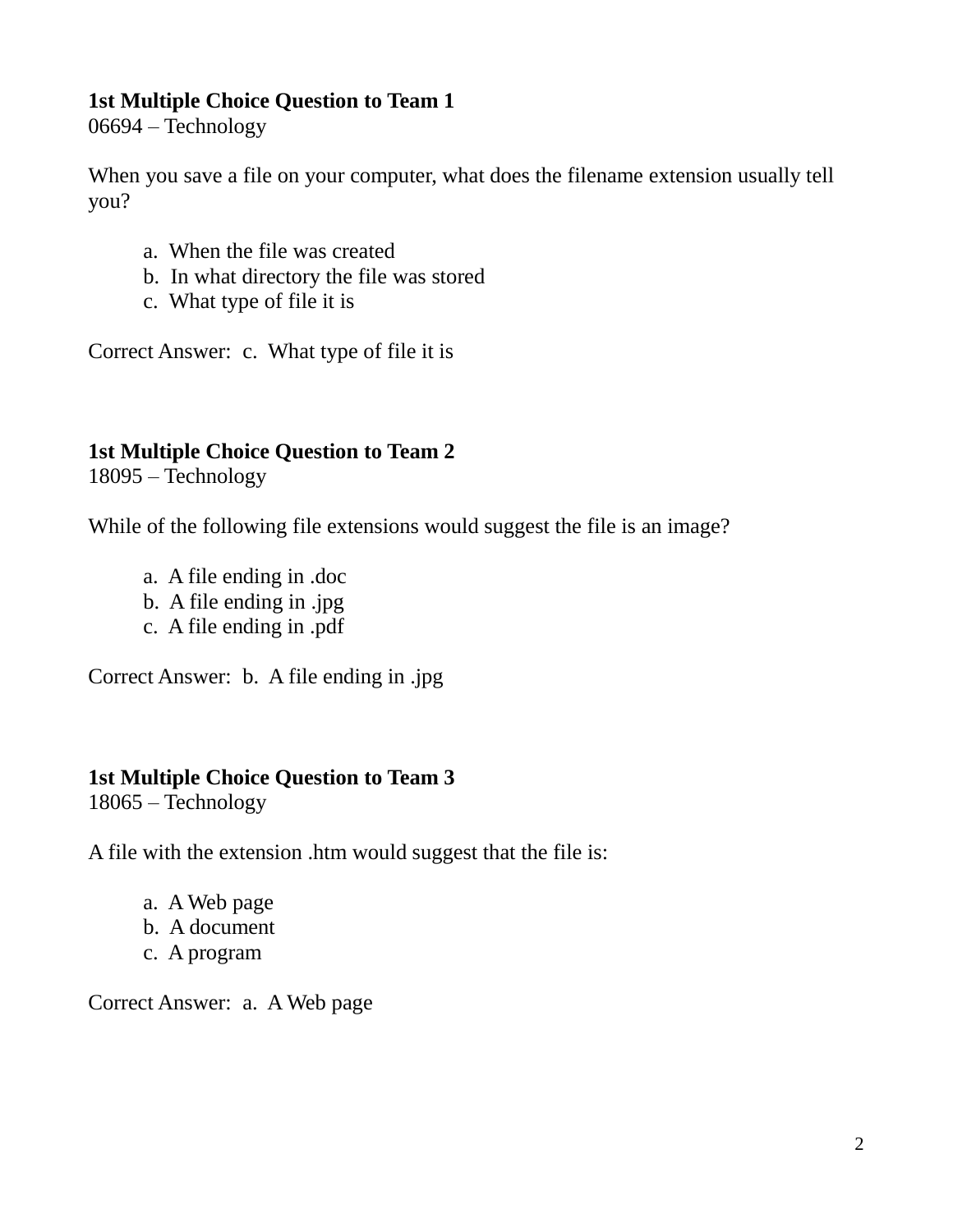#### **2nd Multiple Choice Question to Team 1**

17846 – Health and Safety

Under which heading of the Drug Facts label tells you what makes the medicine work?

- a. Active ingredients
- b. Inactive ingredients
- c. Uses

Correct Answer: a. Active ingredients

## **2nd Multiple Choice Question to Team 2**

13695 – Health and Safety

Under which heading of the Drug Facts label will you find what the medicine can do?

- a. Uses
- b. Directions
- c. Warnings

Correct Answer: a. Uses

## **2nd Multiple Choice Question to Team 3**

13696 – Health and Safety

Under which heading of the Drug Facts label will you find advice like "you should not use the medicine" and "you should speak with a healthcare professional before using it"?

- a. Directions
- b. Warnings
- c. Other information

Correct Answer: b. Warnings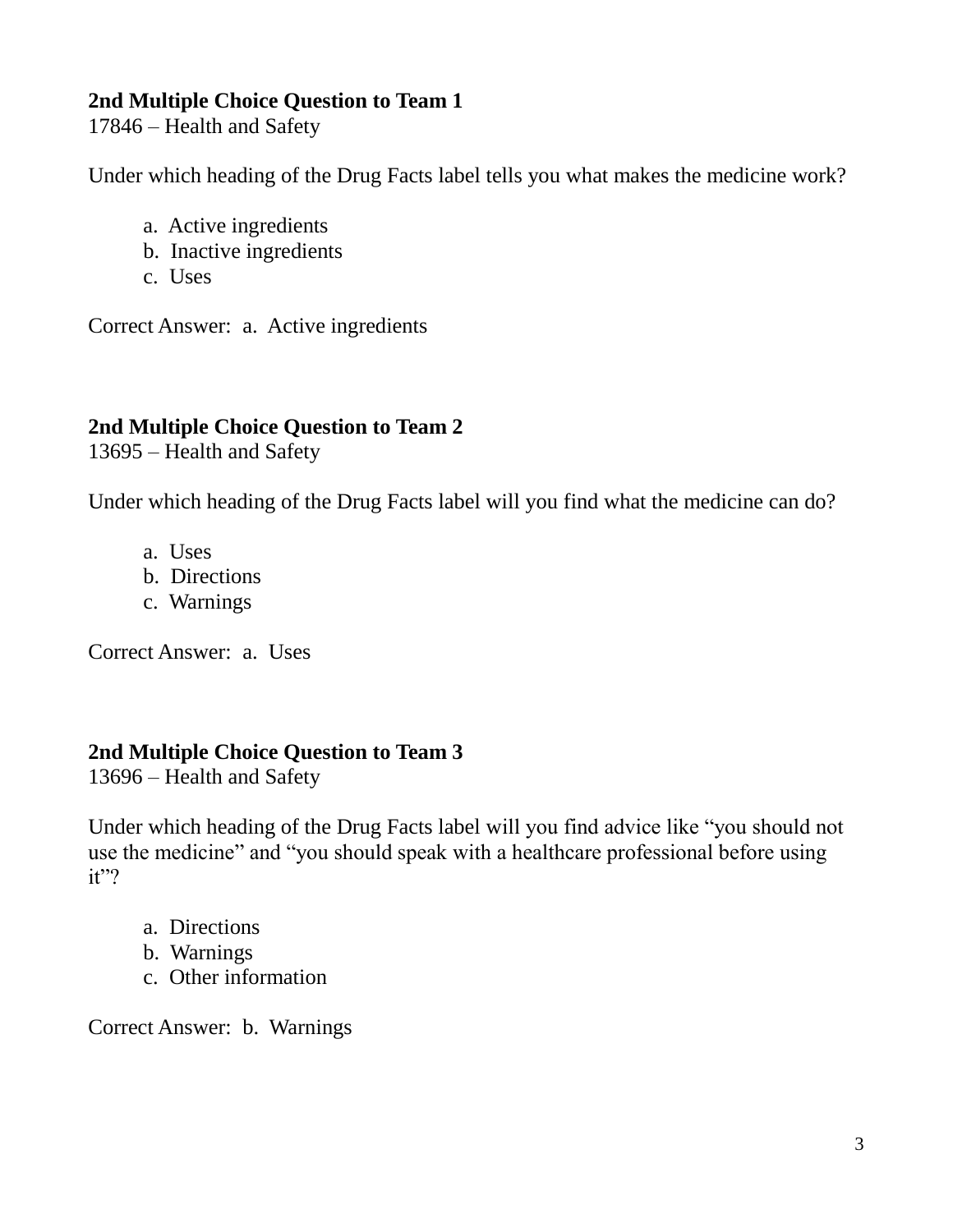### **3rd Multiple Choice Question to Team 1**

13827 – Consumer Rights

The "bait-and-switch" is a type of:

- a. Rebate
- b. Consumer complaint
- c. Fraud

Correct Answer: c. Fraud

## **3rd Multiple Choice Question to Team 2**

00613 – Consumer Rights

In a pyramid scheme, how does the promoter make money?

- a. By promoting new people to participate
- b. By selling products door-to-door
- c. By selling franchise opportunities

Correct Answer: a. By promoting new people to participate

## **3rd Multiple Choice Question to Team 3**

05569 – Consumer Rights

When two or more people come together with the intention of committing fraud, they are entering into a:

- a. Scheme
- b. Conspiracy
- c. Cybercrime

Correct Answer: b. Conspiracy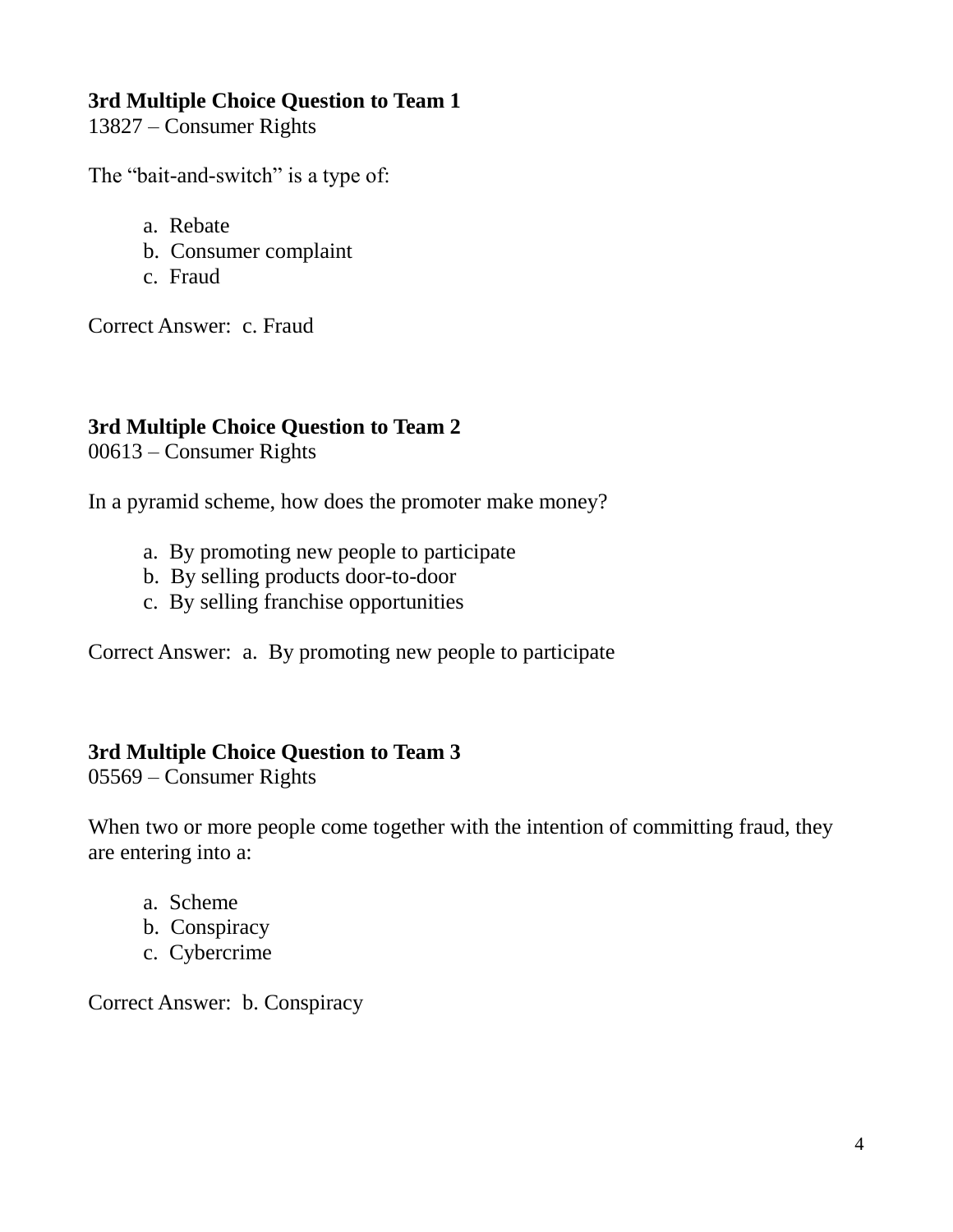## **4th Multiple Choice Question to Team 1**

04210 – Personal Finance

You're looking to find a job and start on a career path. The first step in this process is to:

- a. Set up interviews
- b. Identify job openings
- c. Assess your interests and abilities

Correct Answer: c. Assess your interests and abilities

#### **4th Multiple Choice Question to Team 2**

03565 – Personal Finance

The main purpose of a job interview is to:

- a. Determine salary and benefits
- b. Allow the employer to learn more about you
- c. Discuss working conditions

Correct Answer: b. Allow the employer to learn more about you

#### **4th Multiple Choice Question to Team 3**

03578 – Personal Finance

When preparing for a job interview, it's helpful to:

- a. Dress up very formally
- b. Wear what you would wear on the job
- c. Not think about what to wear, appearance doesn't matter

Correct Answer: b. Wear what you would wear on the job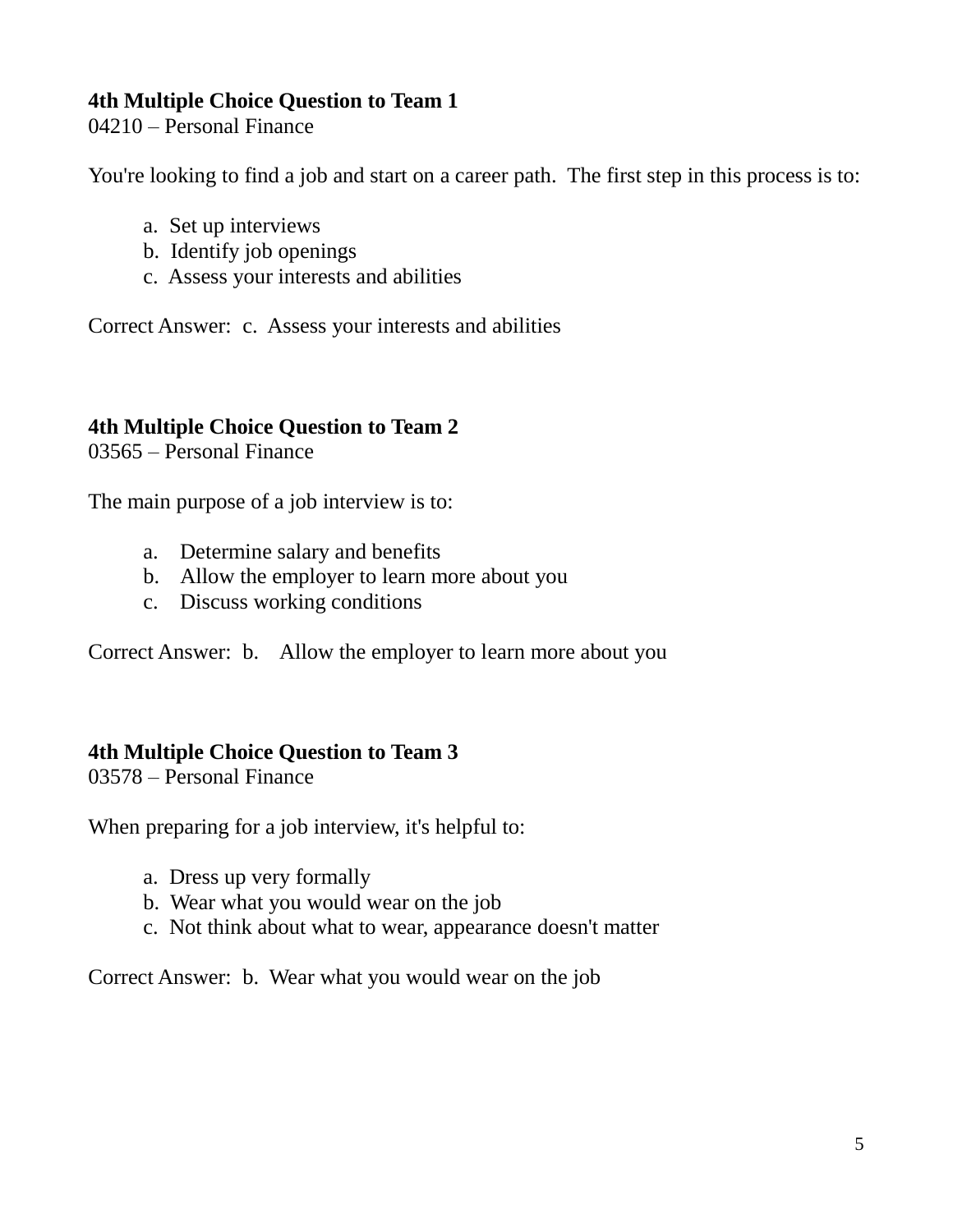(At the end of the Multiple Choice questions…)

## **That's the end of the first round. Great match! Let's check the scores.**

(Read the scores or ask the scorekeeper to read the scores.)

**Do we have any alternates?** (Wait for alternates to be seated with their teams.)

## **Now we will move to the team-plus round of competition. Before we begin, let's test the buzzers.**

(Ask all students to test their buzzers, starting with the student nearest to you and going down the line. The timekeeper will reset the buzzers after each student tests his/her buzzer.)

**The first question is for the first player on each team. The person who buzzes in and gives the correct answer wins control of the question, and that team will have a chance to answer two additional questions on the same subject.** 

**Remember, the Question Master must call the participant's name before they give their answer. If the first person to buzz in gives an incorrect answer, or does not answer within five seconds, the first player on the other team can buzz in at any time. Each correct answer is worth five points.** 

**Let's begin.**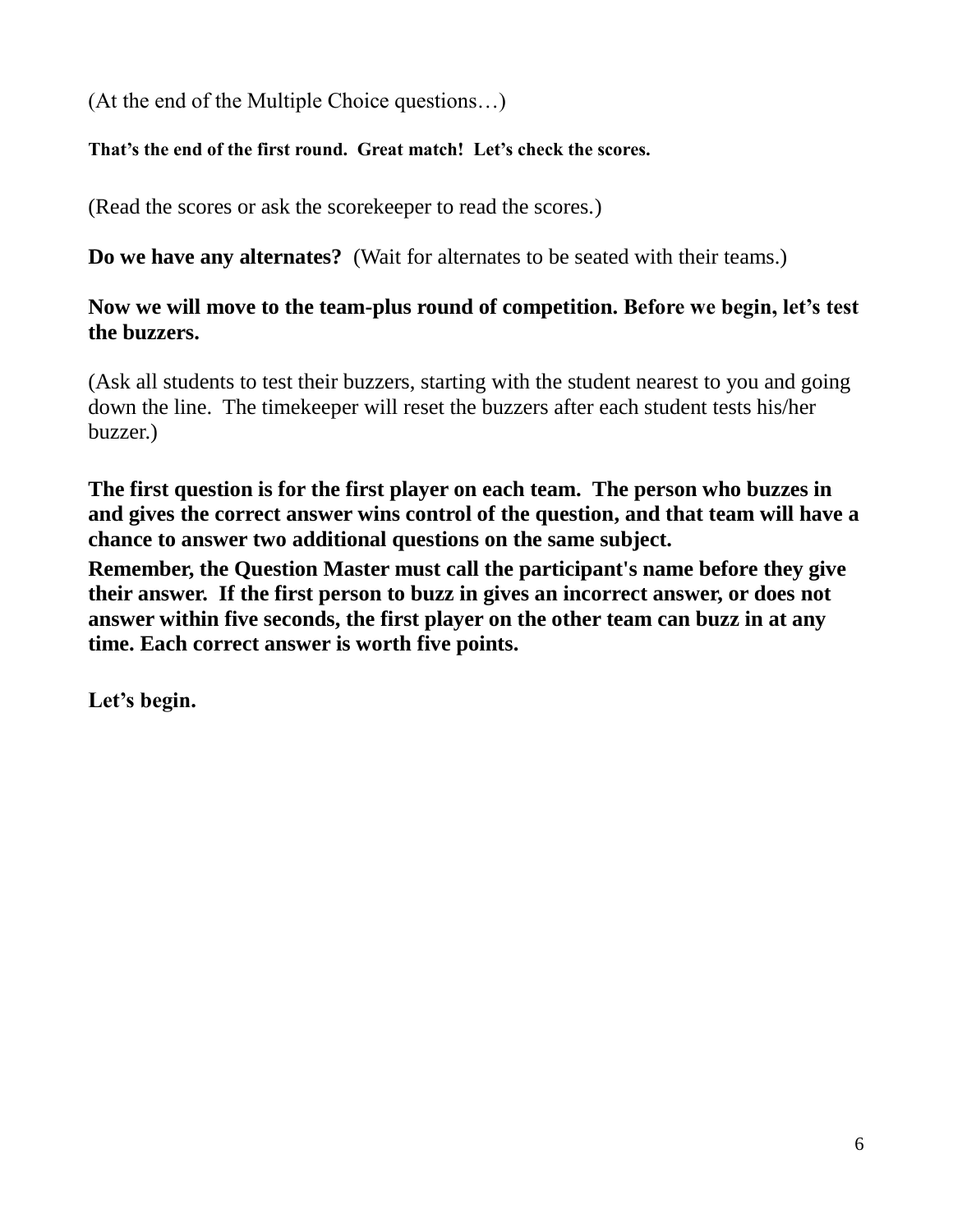## **Team-Plus Question to 1st Player on Each Team**

12409 – Consumer Rights

Which federal agency regulates food to ensure that it is safe and wholesome?

Correct Answer: FDA; Food and Drug Administration

Now you have a chance to add five more points to your score. You can work with your teammates on this one.

# **1st Follow-Up Question:**

04283 – Consumer Rights

The Food and Drug Administration is part of which federal department?

Correct Answer: HHS; U.S. Department of Health and Human Services

(if question answered correctly: )

For five more points,

## **2nd Follow-Up Question:**

21453 – Consumer Rights

In May 2009, President Obama appointed this woman to be in charge of the FDA. Identify the current Commissioner of the Food and Drug Administration.

Correct Answer: Dr. Margaret Hamburg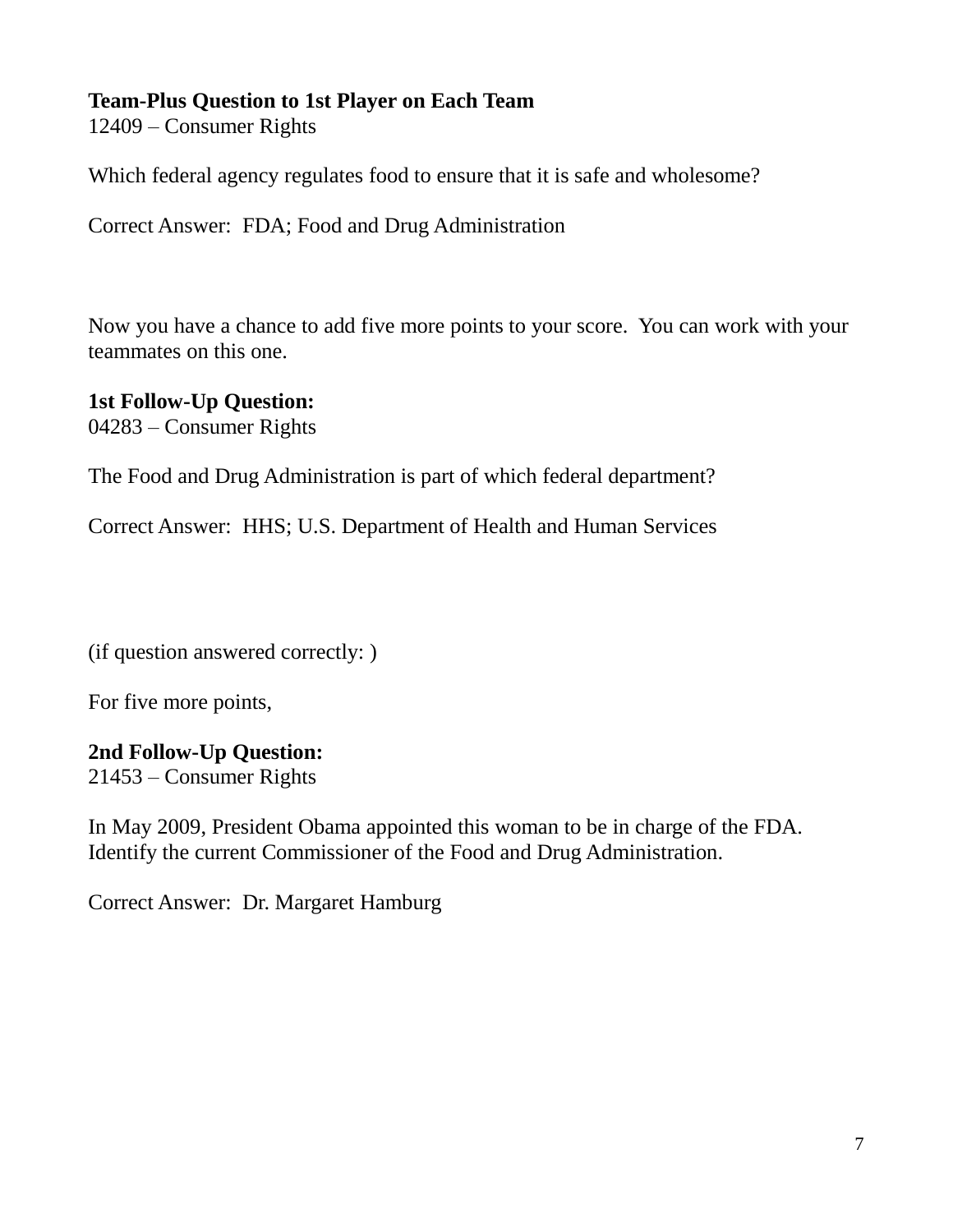## **Team-Plus Question to 2nd Player on Each Team**

19119 – Health and Safety

Most fire deaths that occur in US homes involve fires that are started with what consumer product?

Correct Answer: Cigarettes; tobacco

Now you have a chance to add five more points to your score. You can work with your teammates on this one.

#### **1st Follow-Up Question:**

19127 – Health and Safety

The clothes you are wearing have caught on fire. To put out the fire you should follow what three safety steps?

Correct Answer: Stop, drop, and roll; stop, drop down, and roll around

(if question answered correctly: )

For five more points,

#### **2nd Follow-Up Question:**

08486 – Health and Safety

In commercial buildings, what is the leading cause of fire deaths, injuries and dollars lost?

Correct Answer: Arson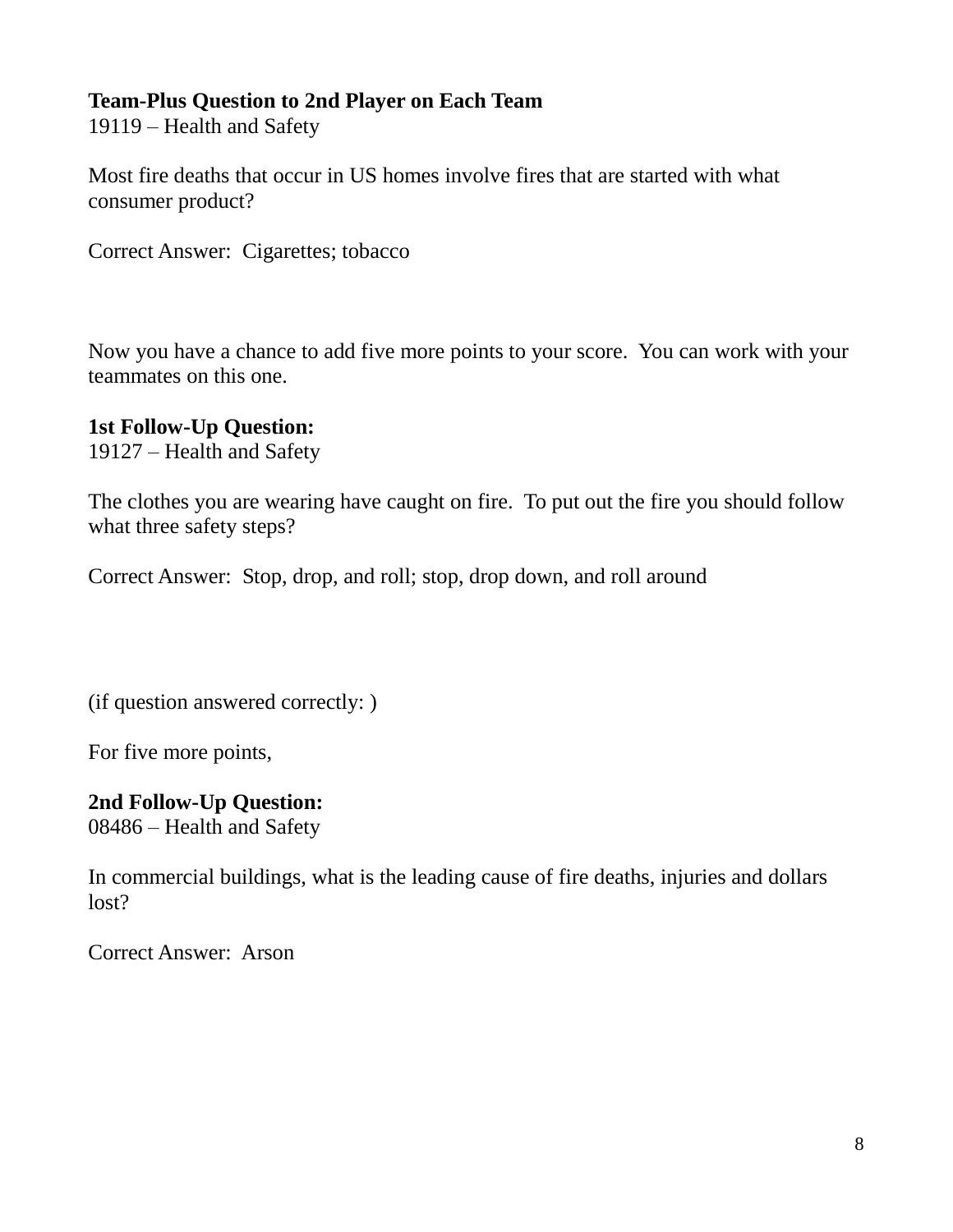## **Team-Plus Question to 3rd Player on Each Team**

11849 – Environment

According to the American Lung Association, most lung cancer cases in the U.S. are caused by smoking. The association cites three other environmental causes. Name one.

Correct Answer: Radon; asbestos; air pollution

Now you have a chance to add five more points to your score. You can work with your teammates on this one.

## **1st Follow-Up Question:**

14436 – Environment

Although asbestos can enter the body in several ways, what type of exposure poses the greatest risk to human health?

Correct Answer: Inhalation; breathing it in

(if question answered correctly: )

For five more points,

## **2nd Follow-Up Question:**

11849 – Environment

If undamaged asbestos material in your home is not likely to be disturbed, it is best to leave it alone. Why?

Correct Answer: Generally, material in good condition will not release asbestos fiber; there is no danger unless fibers are released and inhaled into the lungs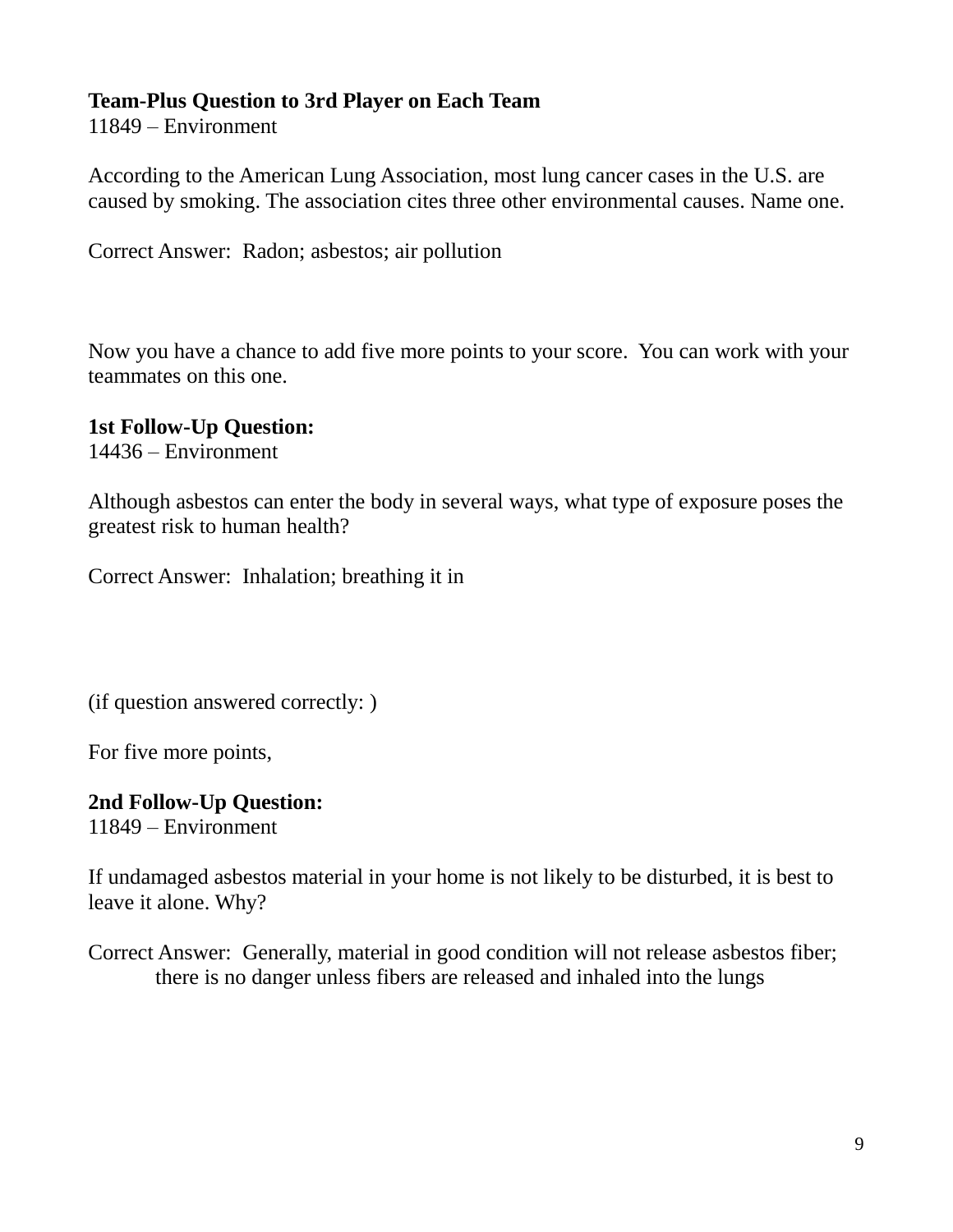## **Team-Plus Question to 4th Player on Each Team**

11316 – Technology

When you are using your computer, what does an online search engine help you do?

Correct Answer: Find information on the Web or Internet

Now you have a chance to add five more points to your score. You can work with your teammates on this one.

## **1st Follow-Up Question:**

08474 – Technology

What term describes a word or phrase you enter into a search engine to begin the search for specific information or web sites?

Correct Answer: Keyword

(if question answered correctly: )

For five more points,

#### **2nd Follow-Up Question:**

18064 – Technology

What is a meta search engine?

Correct Answer: A search engine that searches search engines; meta search engines access a few different search engines and aggregate the results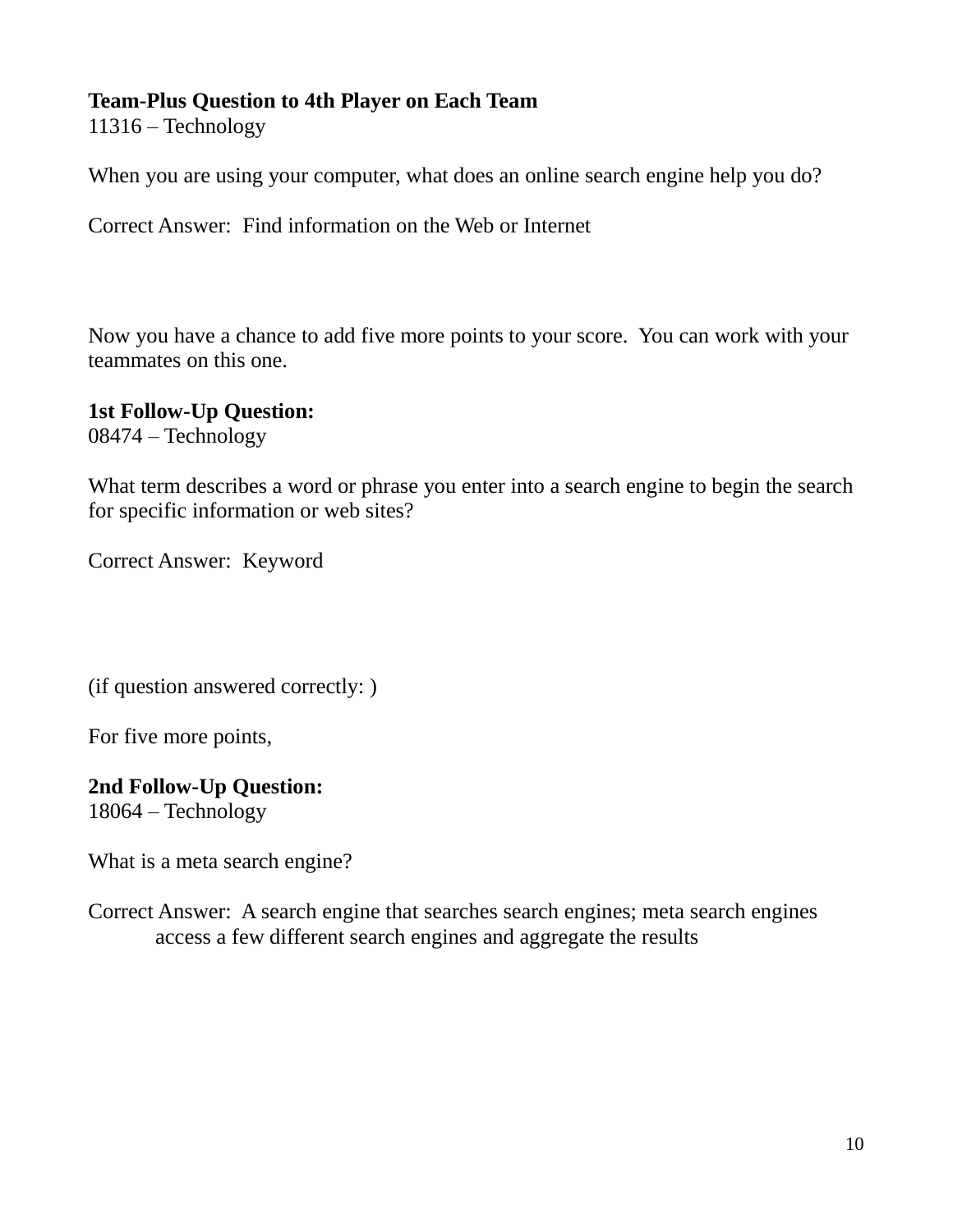(End of Team Questions)

**Great round! Let's check the scores.**

(Read the scores or ask the scorekeeper to read the scores.)

**Do we have any alternates?** (Wait for alternates to be seated.)

**The next round is the challenge round.** 

**Thank you.**

**Remember: you may buzz in at any time during the question. However, I will stop reading the question when you buzz in.**

**Please do not give an answer until I call your name, or you will forfeit your opportunity to answer the question. If the first person to buzz in gives an incorrect answer, or does not answer within five seconds, the other teams can buzz in at any time.** 

**Correct answers are worth 10 points. There are 15 questions, so it's still anyone's game!**

**Let's begin.**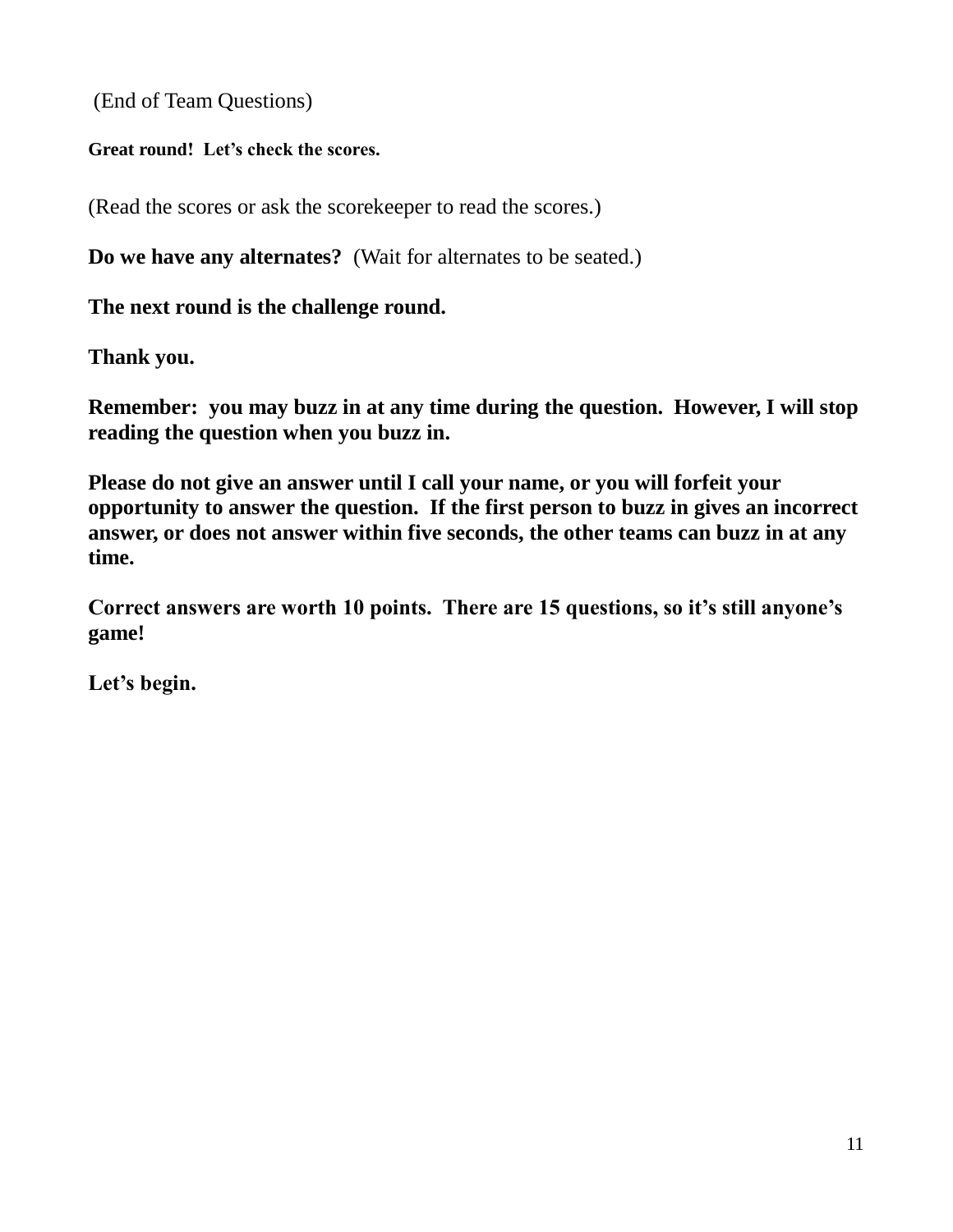**Challenge Question 1** 08780 – Environment

Although the tiny nation of Monaco technically has more vehicles per capita, this gasguzzling nation in second place has a much larger population, and therefore has a much larger impact on the amount of emissions into the atmosphere. Identify this country where there are 828 vehicles for every 1000 people.

Correct Answer: USA; United States of America (over 250 million vehicles)

**Challenge Question 2** 16218 – Technology

The computer or device that manages network resources is called a what?

Correct Answer: Server

#### **Challenge Question 3**

07392 – Health and Safety

Name two of the most common signs of dehydration.

Correct Answer: Fatigue; loss of energy; dizziness; muscle weakness; muscle cramps; thirst; nausea; vomiting; shallow breathing; increased heart rate; a change in mental status such as confusion; a change in body temperature; headache; dry mouth; no urine output; no tears; sunken eyes or other soft tissue

#### **Challenge Question 4**

14013 – Personal Finance

Before you take out a loan, you are entitled to know certain things. One piece of information you must be told is what pre-payment penalties exist if you pay off the loan early. This is required under which federal credit law?

Correct Answer: TILA; Truth in Lending Act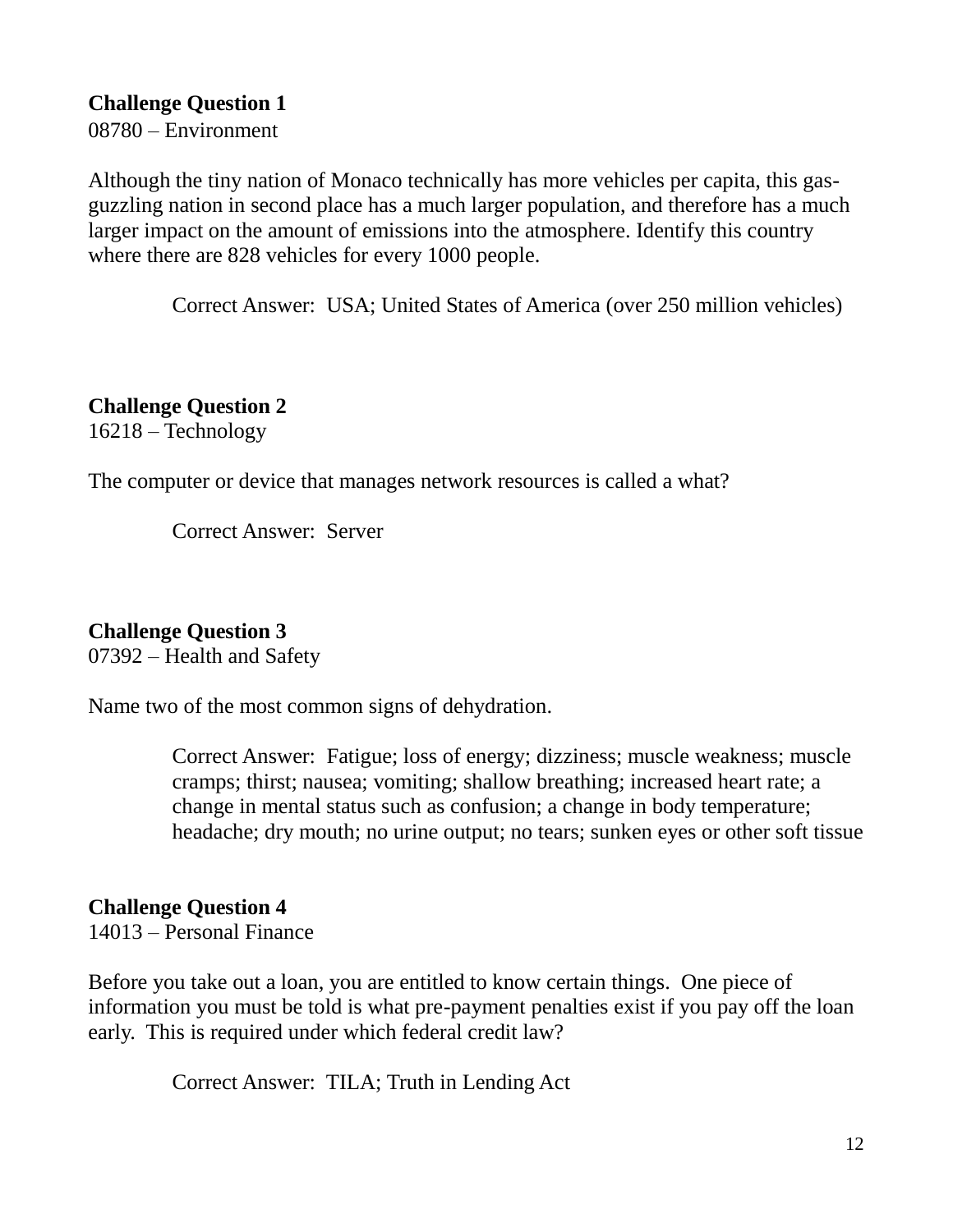### **Challenge Question 5**

10003 – Environment

Your family is building a new home, and installing new electrical outlets. You need to know how to measure the strength of electrical current. What unit is used to measure the strength of an electrical current, known by the symbol A?

Correct Answer: Ampere; amp

## **Challenge Question 6**

16292 – Technology

When speaking of computers, what is a Trojan Horse?

Correct Answer: A destructive program that masquerades as a benign application

#### **Challenge Question 7**

18547 – Consumer Rights

Ninety-five percent of the advertising budget of fast food companies is used in what media format?

Correct Answer: Television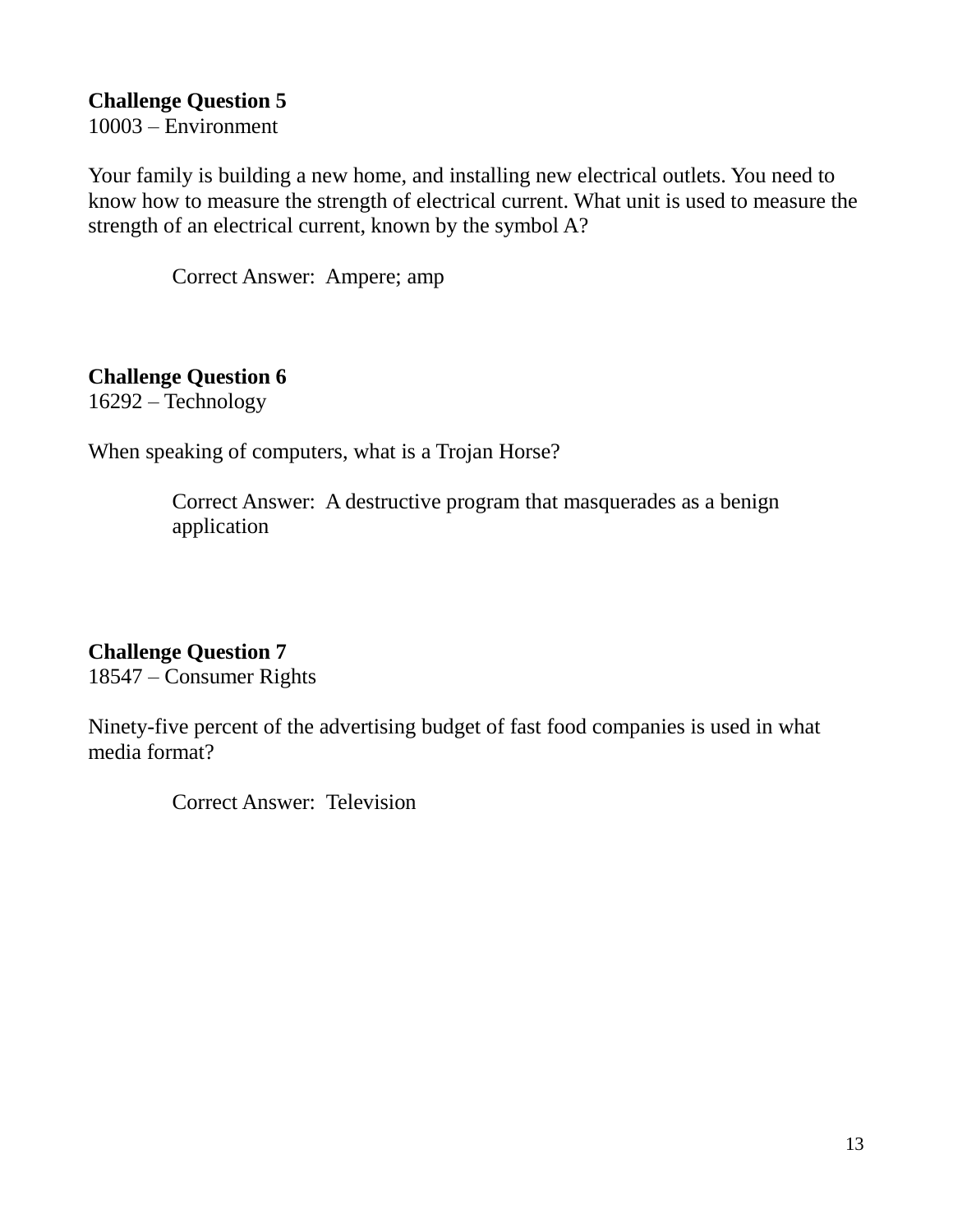## **Question Master Script**

## **We're halfway through the Challenge Round, so let's stop and check the scores.**

(Ask the scorekeeper to give the scores.)

## **There are eight questions remaining. Good luck teams!**

**Let's continue.**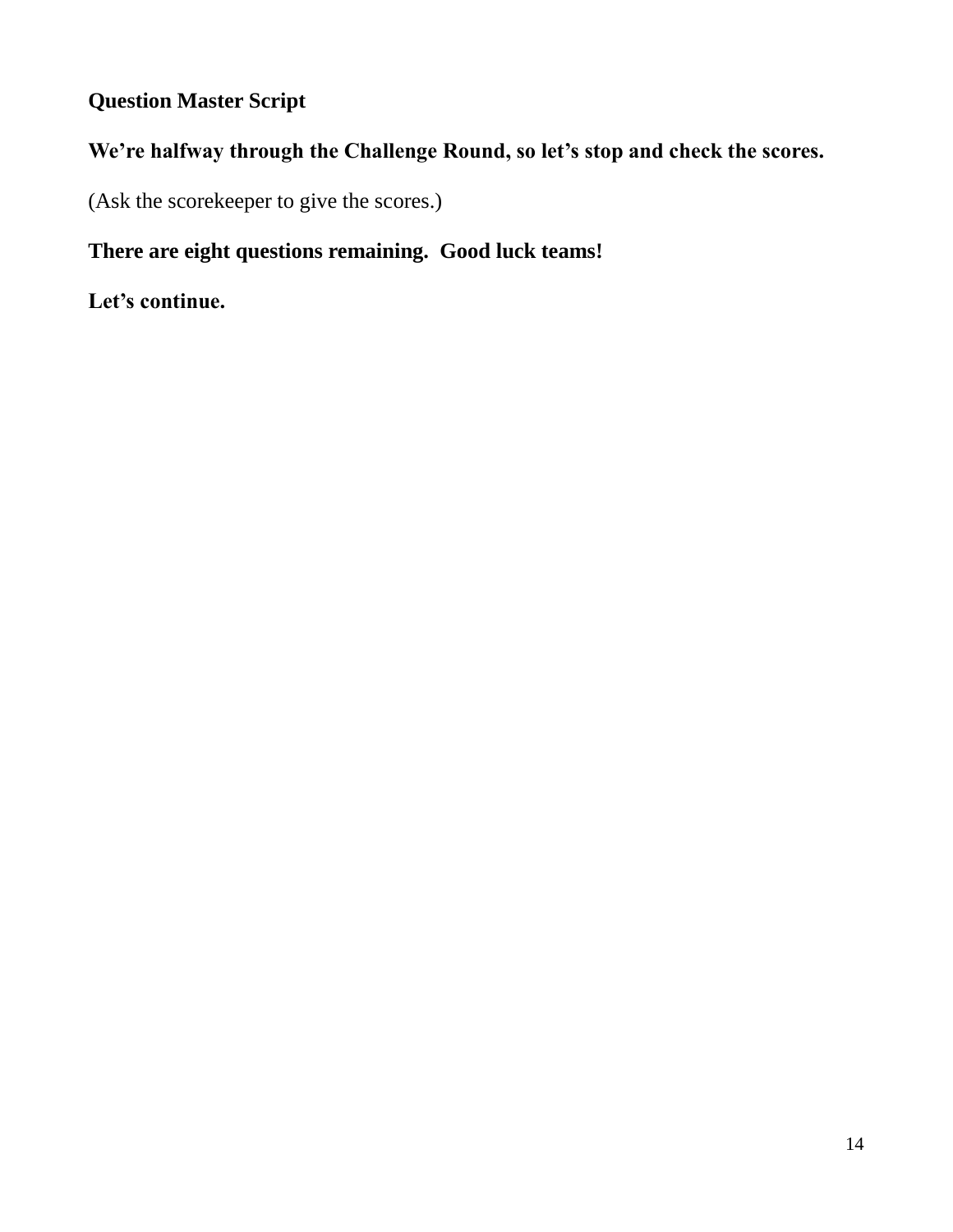#### **Challenge Question 8**

17221 – Health and Safety

Every home should have a disaster supply kit. Name two basic categories of supplies the American Red Cross advises to have in your supply kit.

> Correct Answer: Water; food; first aid supplies; clothing; bedding; tools; emergency supplies; sanitation supplies; family documents; entertainment

#### **Challenge Question 9**

11733 – Environment

It is most commonly used to describe land that a predator protects. What ecological term describes a geographic area used for feeding, breeding, or both, which is defended by an animal against others of the same species?

Correct Answer: Territory

#### **Challenge Question 10**

16424 – Technology

A plug-in is a piece of software that does what?

Correct Answer: Adds a specific function; adds a specific function; adds a service to a larger system

#### **Challenge Question 11**

14200 – Personal Finance

Both gangster Al Capone and rapper MC Hammer have been found guilty of this crime (apparently, the government "can touch this"). What term describes the crime of deliberately misreporting or omitting financial information on tax forms?

Correct Answer: Tax evasion; evading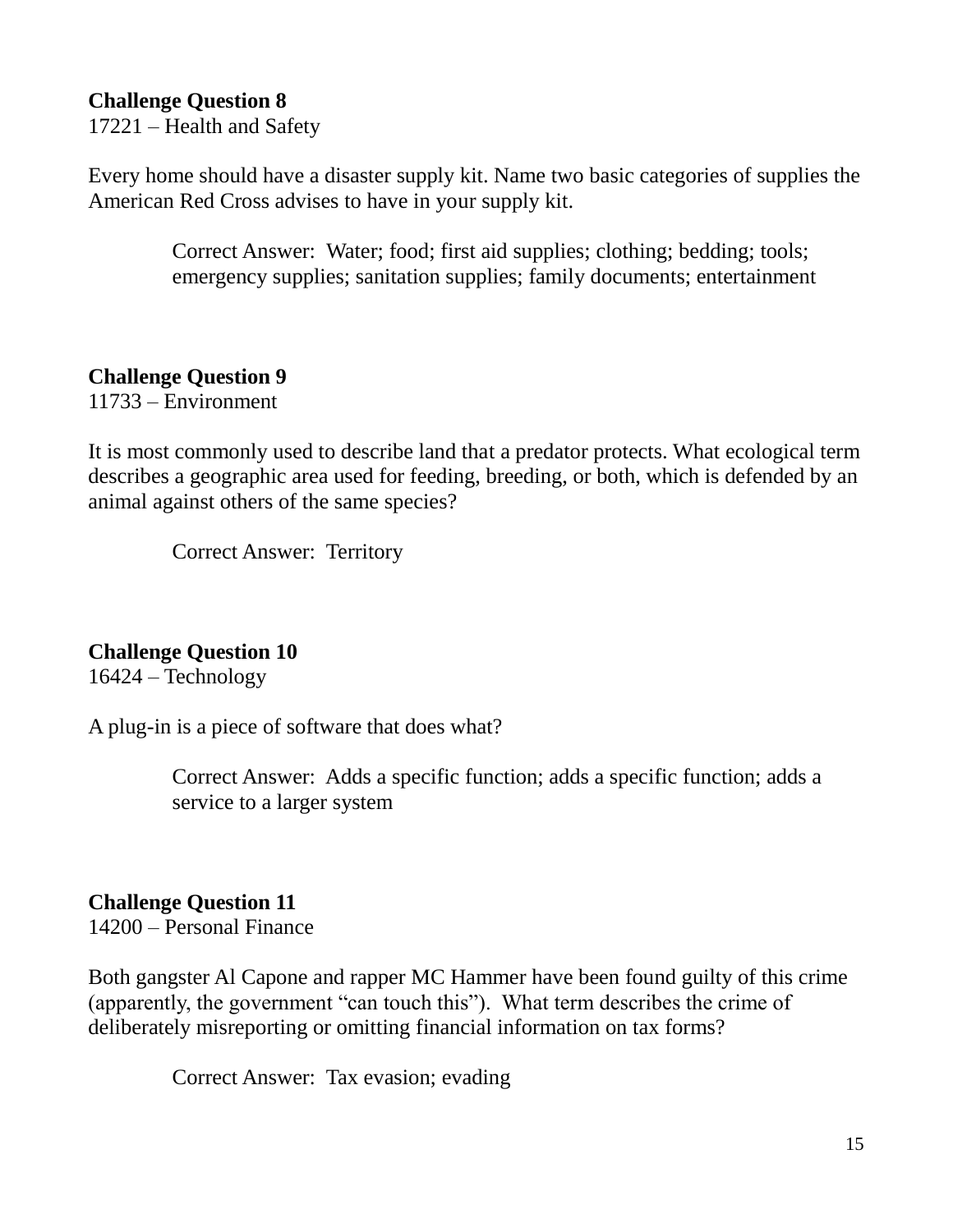#### **Challenge Question 12**

18405 – Consumer Rights

Describe the crime of "dumpster diving".

Correct Answer: Thieves look through trash for documents that contain identifying information (such as your name, Social Security number and birth date, and/or credit card information) that they can use to steal your identity or commit credit fraud; they are looking for information that will help them commit identity theft (getting a job or applying for credit using your name)

#### **Challenge Question 13**

16679 – Technology

What's the best way to ensure that your virus protection software will stop the newest viruses?

Correct Answer: Use anti-virus software that updates automatically

#### **Challenge Question 14**

16092 – Environment

According to the EPA, higher levels of UV radiation caused by ozone-depleting substances not only cause health problems, but can also cause problems with the food supply. Name one way UV radiation can harm our food supply.

Correct Answer: Damages crops; reduces fishery yields

#### **Challenge Question 15**

09533 – Health and Safety

Food labeling is required for most prepared foods, such as breads, cereals, canned and frozen foods, snacks, desserts, and drinks. Which federal agency regulates these food labels?

Correct Answer: FDA; Food and Drug Administration